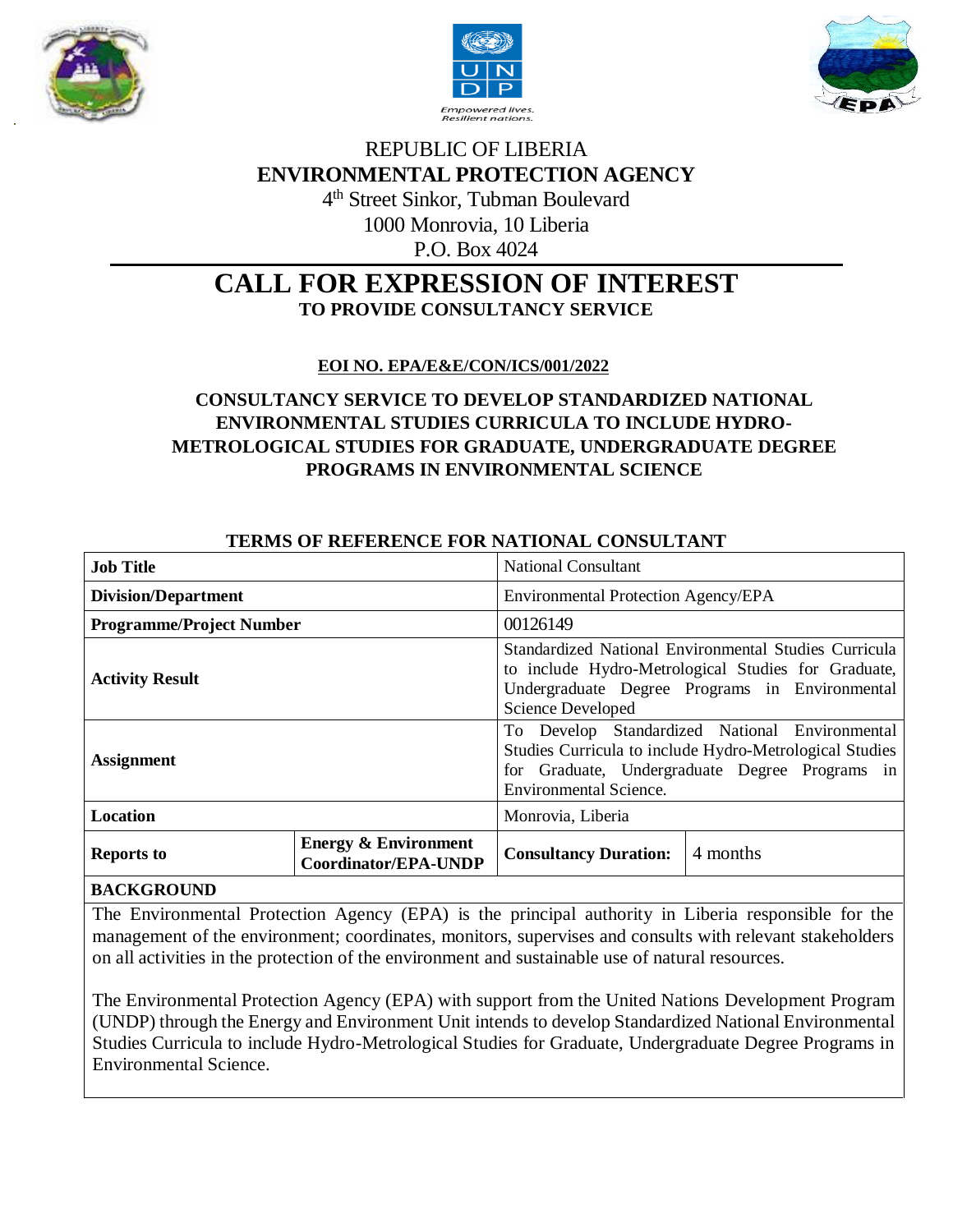With the plethora of challenges, the UNDP through the Energy and Environment (E&E) program seeks to support the Government's efforts in achieving diversified and inclusive economic growth through investments in sustainable and environmentally friendly agriculture, food security, job creation and improved resilience to climate change and natural disasters. UNDP also works to empower the population and build a resilient nation. It supports the government to develop and implement interventions aimed at improving the lives of the people, including women, youth and PWDs. Through its Energy and Environment (E&E) Program, UNDP supports the government through its relevant Ministries, Agencies and Commissions (MACs) to address environmental issues and mitigate their impacts to support the collective growth and development of the country.

It is in this regard that the Environmental Protection Agency (EPA) of Liberia through its Energy & Environment Unit of the EPA, in partnership with the United Nations Development Programme, requests the services of a National Consultant to work in collaboration with the EPA to develop Standardized National Environmental Studies Curricula to include Hydro-Metrological Studies for Graduate, Undergraduate Degree Programs in Environmental Science.

## **Contract and Reporting Requirements**

The Consultant will be hired against a performance-based contract for four (4) Months. He/she will report to Coordinator of the EPA-UNDP Energy & Environment Program. The Consultant shall submit the reports summarized below, for the respective period(s). The consultant is expected to engage with national universities that are granting degrees in environmental studies. All documents/reports should be issued in English, submitted in both hard and electronic copies.

- Progress Reports: The Consultant shall prepare concise inception and reports with the relevant information on progress, highlighting achievements, emerging issues that need to be clarified with the client and recommendations.
- Final Report: Before the end of the assignment: The Consultant shall submit a final report detailing all the activities undertaken. The report should outline achievements and issues and lessons learnt.

## **Scope of Work and Tasks**

The Consultant will have the following responsibilities to develop a Standardized National Environmental Studies Curricula to include Hydro-Metrological Studies for Graduate, Undergraduate Degree Programs in Environmental Science that centers on:

- Provision to students' fundamental scientific knowledge and theory of interrelated fields and the relevant links to other natural and social sciences.
- Providing Liberia's next generation of leaders with a broad-based understanding of the interconnectedness of social, cultural, institutional, and ecological systems.
- Providing students with a broad foundation and skills in scientific research, technical writing, proposal development, project management, geographical information systems, computer based applications, and other emerging digital technologies.
- **Providing applied and experimental learning opportunities within the scope and diversity of the** subject area in the classroom, the community, and environmental sector.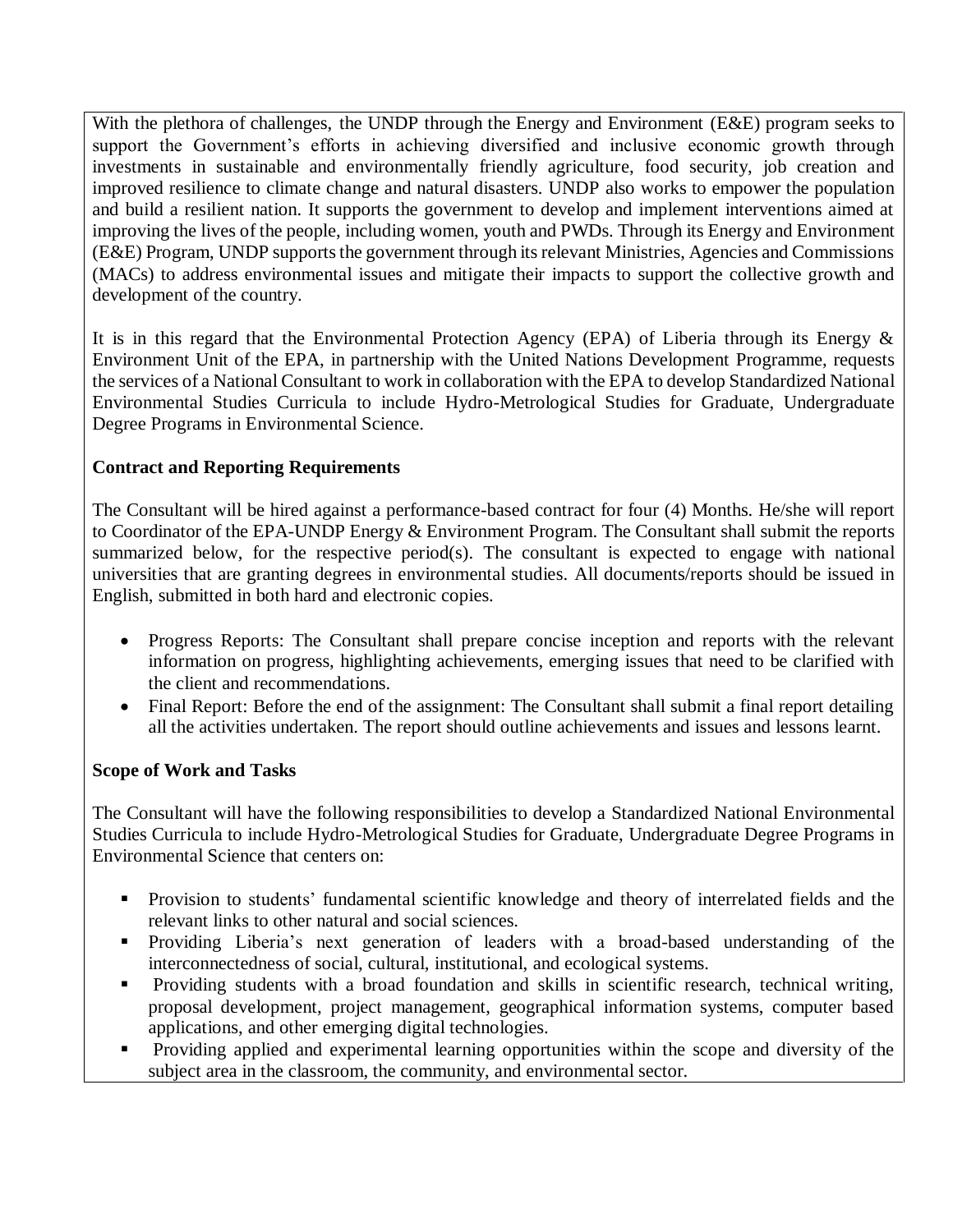- Filling the growing need for a well prepared, knowledgeable, scientifically informed professionals in the fields of Hydrological Studies and Environmental Sciences.
- **Providing an inter-disciplinary and integrated field of study that enhance professional education and** social linkages in Liberia and other parts of the world.
- Conducting and sharing research results, work with government and contributing to the national planning and reconstruction process of the country in order to ensure effective science policy linkages.
- Building and encouraging mutually beneficial collaborations at local, national, and international levels.
- **Preparing students for the next level of learning (graduate school or advanced professional degrees).**
- Develop and submit a final "Standardized National Environmental Studies Curricula to include Hydro-Metrological Studies for Graduate, Undergraduate, Associate Degree Programs in Environmental Science

#### **Job Responsibilities:**

- 1) Review current curriculum within Liberia and other parts of the world.
- 2) Advance remedial suggestions on a well standardized National Environmental Studies Curricula to include Hydro-Metrological Studies for Graduate, Undergraduate Degree Programs in Environmental Science.

#### **Functional Competencies:**

- Excellent and effective communication (verbal and written) skills, including ability to prepare reports and conduct presentations by clearly formulating positions on issues, articulating options concisely conveying maximum necessary information, making and defending recommendations; ability to convey difficult issues and positions to the public.
- Have a considerable knowledge of curriculum contents and development.

## **Key Expected Results**

A well Standardized National Environmental Studies Curricula to include Hydro-Metrological Studies for Graduate, Undergraduate Degree Programs in Environmental Science.

## **Output**

The Consultancy will achieve the following deliverables:

- 1) A well Standardized National Environmental Studies Curricula to include Hydro-Metrological Studies for Graduate, Undergraduate, Associate Degree Programs in Environmental Science.
- 2) The Curriculum should address these essential considerations:
	- issue/problem/need is identified (issue-what),
	- characteristics and needs of learners (target audience-who),
	- changes intended for learners (intended outcomes/objectives-what the learners will be able to do),
	- The important and relevant content-what.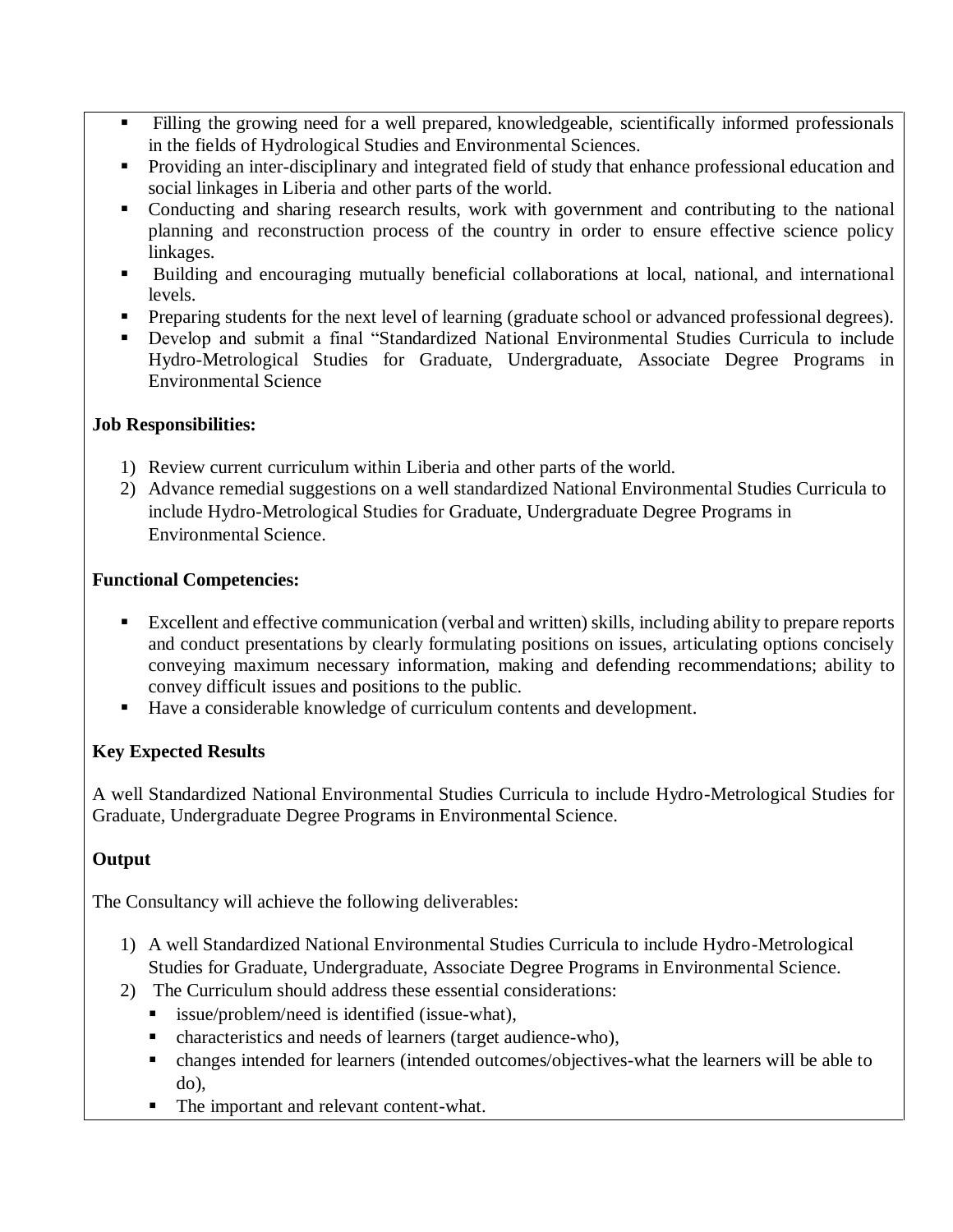- **n** methods to accomplish intended outcomes-how
- evaluation strategies for methods, content, and intended outcomes-What works

# **QUALIFICATION**

## **Education:**

 PhD or Master's Degree or its equivalent in Education, Instructional Design, or Curriculum Development, Environmental Management; Climate Change/Sustainable Development; Public Policy; Development Studies; Economics; Business Administration; and related Social Sciences and Technical sciences.

#### **Experience**

- More than year (5) years of documented experience of working in related field of study in Liberia or across the region;
- Knowledge and experience in various jurisdiction of Education Policies, Curriculum Development.
- **Experience performing similar services requested**
- Knowledge of capacity development, and Policy Analysis
- Documented social skills and networking capabilities is an advantage;
- **Experience in management and organizational development**

#### **OTHER SKILLS**

- Excellent team player with good interpersonal skills
- Ability to manage workload with minimum supervision
- Ability to work under pressure and tight deadlines
- Ability to accommodate additional demands at short notice
- Ability to work in a multi-cultural environment
- Oral communication/presentation skills
- Proactive mindset
- Experience in working with the EPA or UNDP funded activities/projects